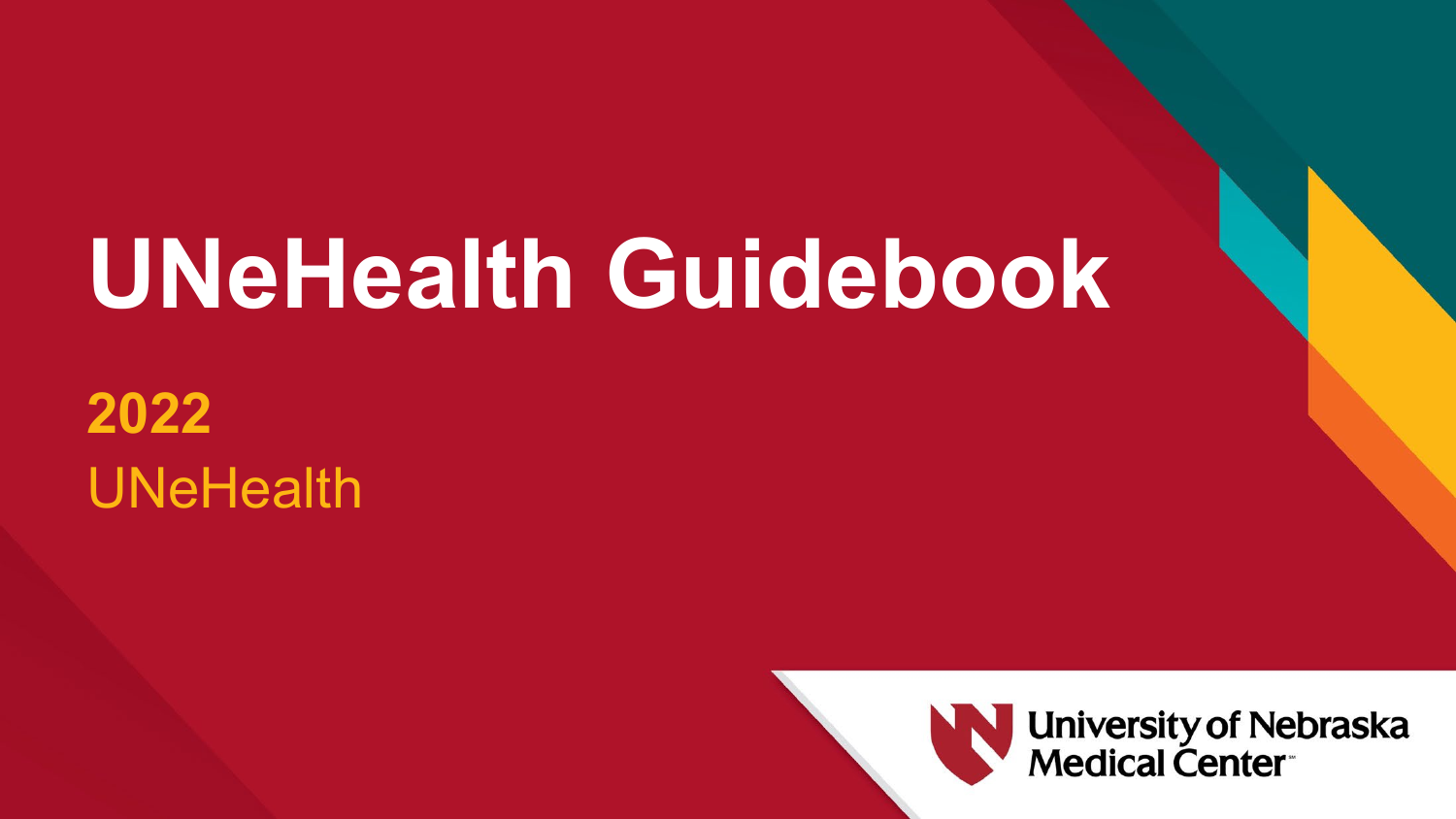### **Agenda**

- UNeHealth Scope
- Contract Process Workflow
- Contract Process Workflow Detail
- Conflict of Interest Review Process
- IRB Interaction
- Key Terms and Definitions
- Contact Information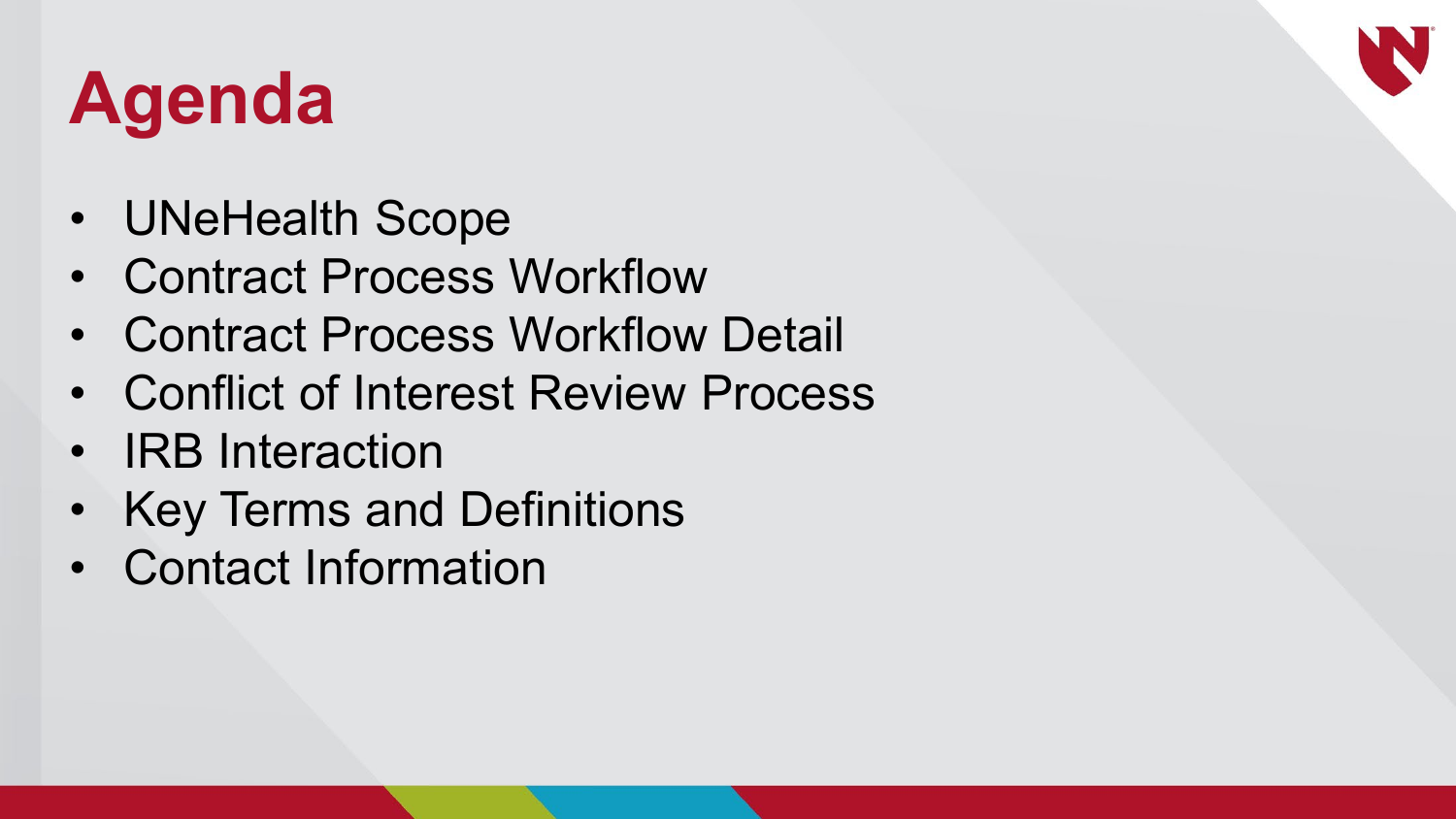#### **UNeHealth Scope**

- CDAs (Confidentiality Disclosure Agreements)
- Industry Sponsored Clinical Trial Agreements, Phase 1-4
- Industry Sponsored Observational Studies
- Industry Sponsored Master Clinical Trial Agreements and corresponding Work Orders
- Compassionate Use Agreements
- Emergency Use Agreements
- Investigator Initiated Clinical Trial Agreements (IITs)
- Industry Sponsored Device Studies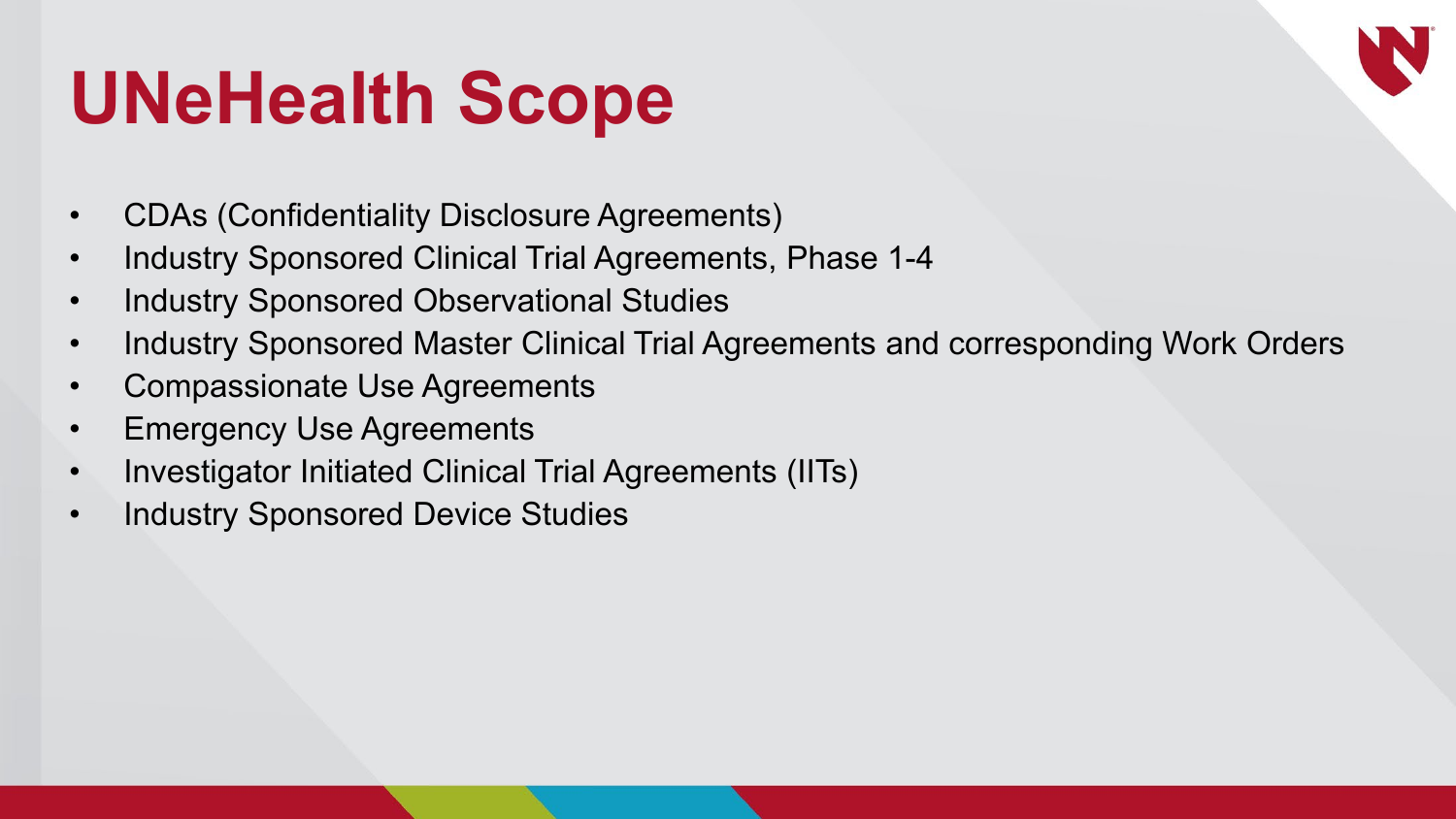#### **Contract Process Workflow**

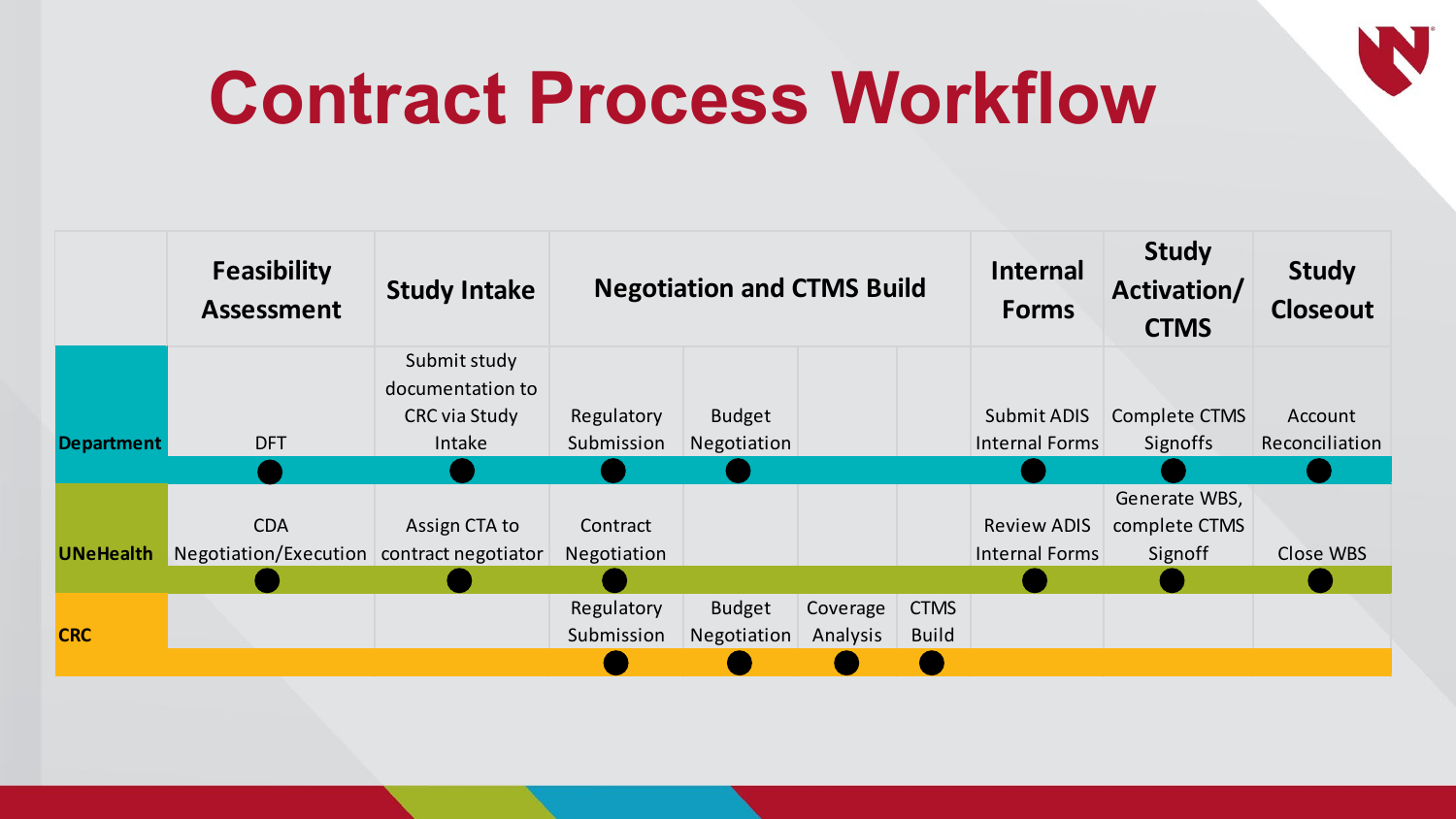#### **Feasibility Assessment/CDA Execution**

A CDA allows Sponsor to share confidential information for a limited time (normally one year) and obligates PI to keep all information disclosed under the CDA confidential

PI is required to maintain confidentiality of information received (typically the protocol) for 3-15 years after the termination of the CDA

Protocol review and feasibility assessment helps PI determine if Sponsor and Study are a good match for UNMC by reviewing the following variables:

- *Is Protocol viable?*
- *Do we have the patient population?*
- *Do we have the necessary personnel?*
- *Does PI have effort available?*
- *Are costs prohibitive or is Sponsor flexible on budget?*
- 1. CDA is received for a particular study
	- a) If received by department, department sends to UNeHealth for review
	- b) If received by UNeHealth, UNeHealth confirms interest with department prior to negotiation
- 2. PI Determines if they are interested in study
- 3. UNeHealth receives CDA for negotiation
- 4. Upon execution, PI receives protocol to determine their interest in pursuing the study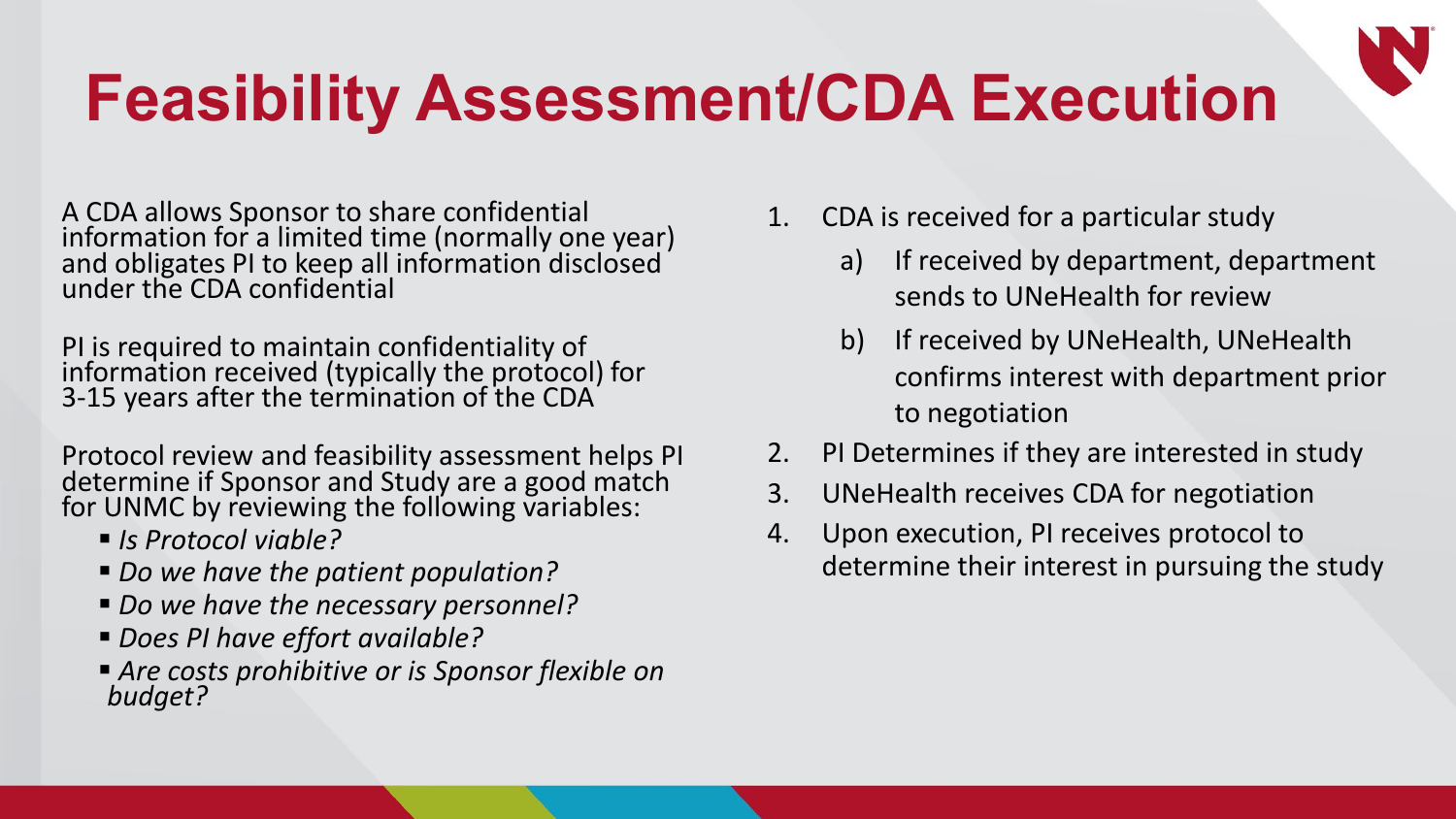### **Study Intake**

After the Protocol has been reviewed by the PI and the department has decided to move forward with the Study, the necessary Study documents are compiled and sent to [studyintake@unmc.edu](mailto:studyintake@unmc.edu)

> • *Editable contract and Protocol are required by UNeHealth for submission*

The contracting documents are uploaded to the UNeHealth Contract queue and assigned to a Contract Negotiator so that negotiations can begin

- 1. Contract documentation is submitted to [studyintake@unmc.edu](mailto:studyintake@unmc.edu) to allow contract negotiations to begin
- 2. Documents required by UNeHealth for submission:
	- *a) Protocol*
	- *b) Fully editable contract*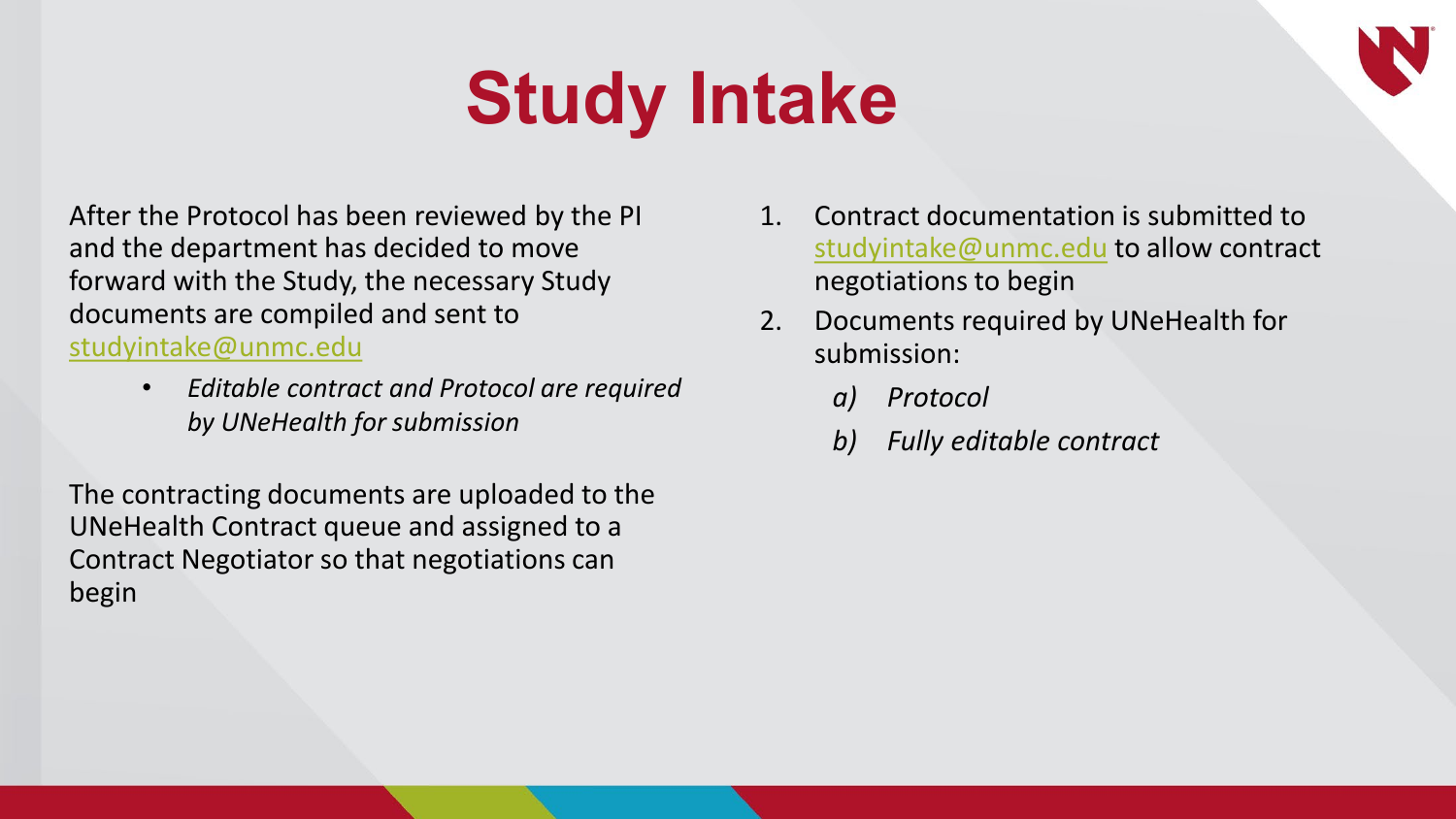### **Negotiation & CTMS Build**

After all study documents are submitted, the budget, contract, and IRB processes are assigned to negotiators

- Negotiations may be done by the CRC or individual departments
- All studies must be submitted to CRC regardless of budget/regulatory negotiation assignment, as a Coverage Analysis is still required

The Protocol Calendar is entered into CTMS by the CTMS team

UNeHealth performs initial COI check

- 1. The submitting department will identify which CRC services are being requested on the Study Intake form. This will determine which elements are assigned to CRC negotiators, and which will be handled within the department
- 2. Documents required by UNeHealth for submission:
	- *a) Protocol*
	- *b) Fully editable contract*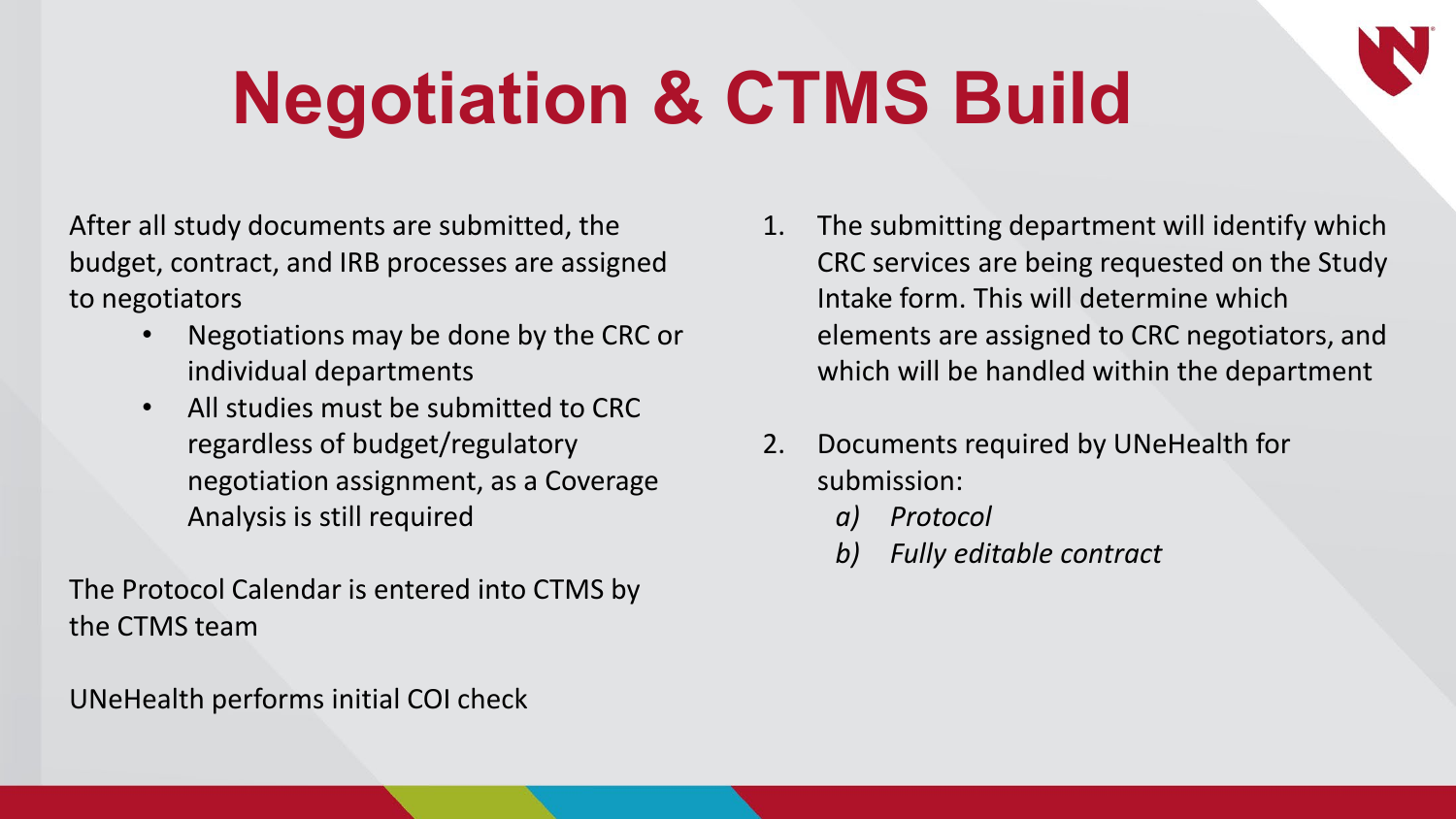### **Contract Finalization & Execution**

When the budget is approved and an IRB number has been assigned, a final contract document will be provided for signature.

The final document is reviewed by both the contract and budget negotiator to ensure accuracy and consistency with approved revisions.

UNeHealth will coordinate the signature process, routing to the PI, Institution signee, and back to the Sponsor for full execution.

- 1. Contract language and budget are finalized
- 2. UNeHealth receives signature ready document
	- a) UNeHealth reviews language for accuracy
	- b) Budget negotiator review budget for accuracy
- 3. UNeHealth coordinates signatures from PI, UNMC, and Sponsor
- 4. Final, fully executed contract is received and IRB is notified to allow IRB to grant full approval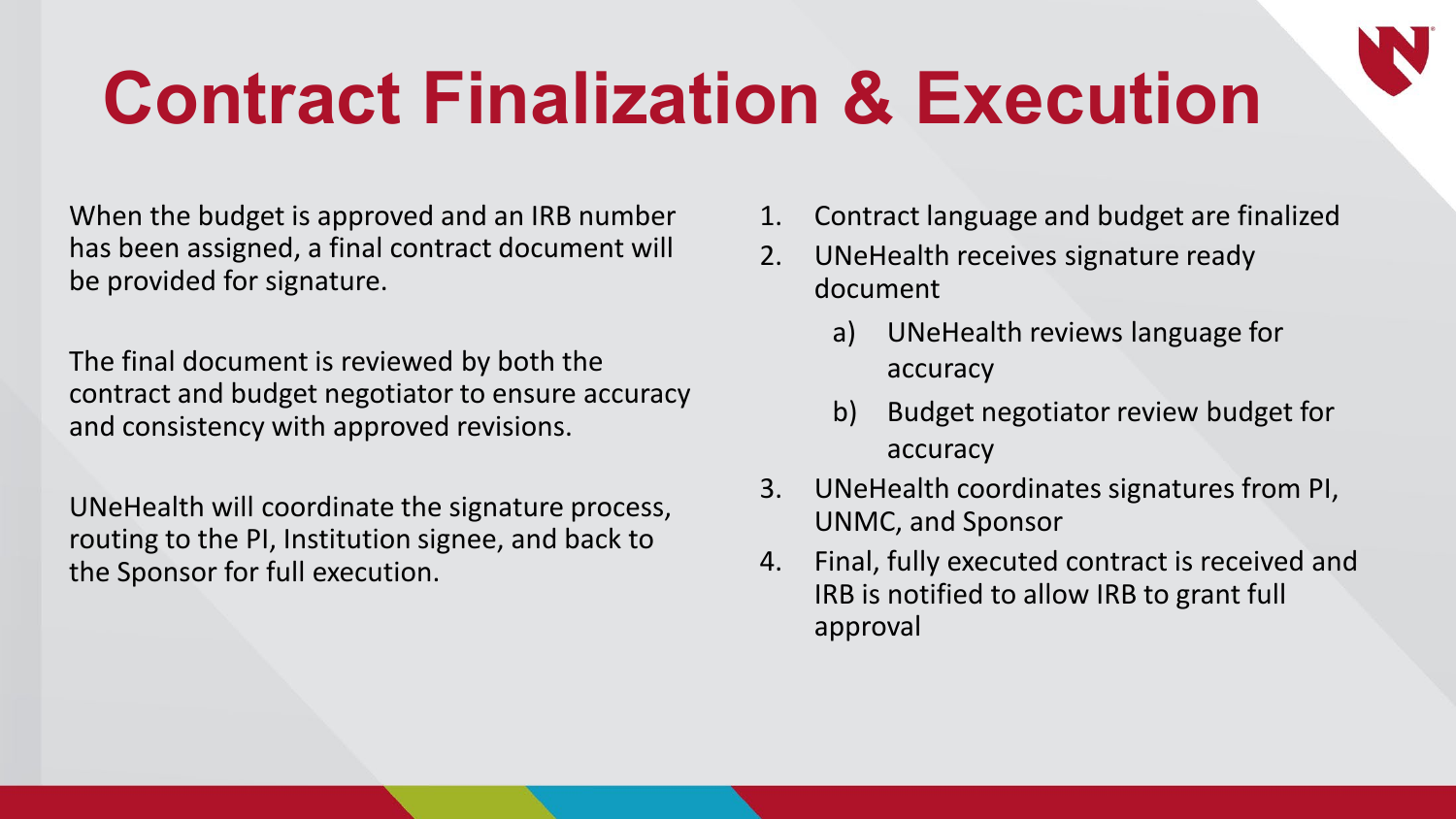#### **Internal Forms**

Once the budget has been approved, the Department Administrator or Coordinator translates the contract budget into ADIS

ADIS Internal Forms require entering some basic information about the study (number of patients, per patient costs, and startup costs) and assigning effort for each person on the budget

The IRB fees will automatically be included in the 'exempt' category. All other study-related expenses will fall into the "Operating" category

- 1. ADIS Internal Forms are entered upon budget approval
- 2. PI reviews/approves electronic budget and sends to UNeHealth
- 3. UNeHealth reviews/approves ADIS Internal Forms electronically and sends to Chair/Dean and Authorized Official
- 4. Chair/Dean and Authorized Official review/approve electronically
- 5. UNeHealth is notified by ADIS that the Internal Forms have been completed. If IRB has been approved and CTMS Signoffs are at "Contracting Signoff" stage, the WBS will be set up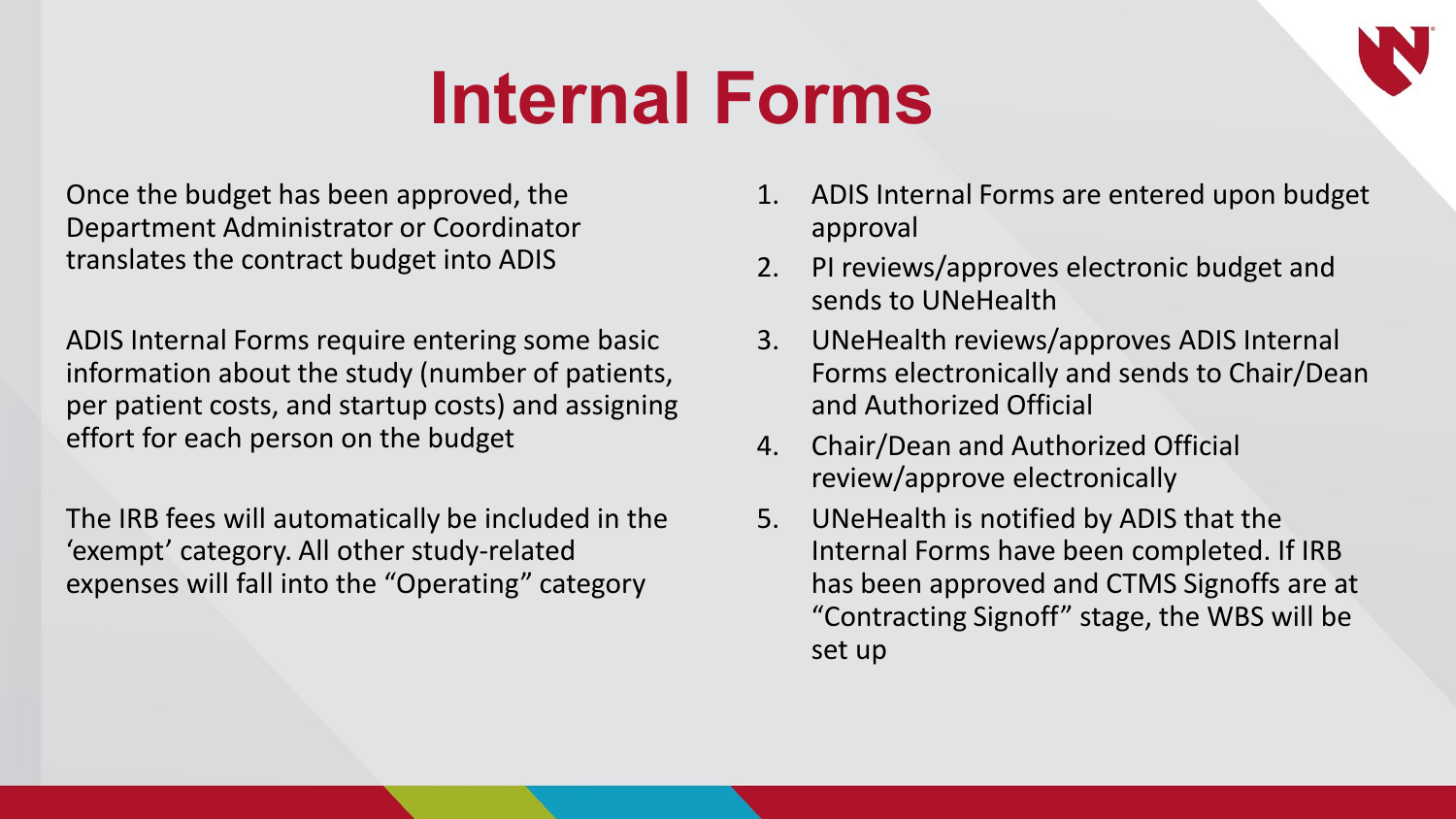## **Study Activation / CTMS Signoff**

A WBS account number is required to be established prior to subject enrollment to ensure proper billing

UNeHealth will assign the WBS as soon as:

- The IRB is released
- ADIS Internal Forms are fully approved
- UNeHealth receives Contract Signoff notification from CTMS

UNeHealth will complete the CTMS signoff, entering the WBS and ensuring the full executed contract is uploaded

- 1. Only after the IRB is released, Internal Forms are fully approved, and CTMS signoff notification is received, will UNeHealth generate a WBS number
- 2. WBS number is based on the four-digit department code identified on the Internal forms
- 3. UNeHealth sends a bundle of Study-related documents to SPA Accounting who will enter the WBS number into SAP
- 4. Study staff will receive a notification that the bundle of Study-related documents is available in ADIS. This bundle can be accessed by approved personnel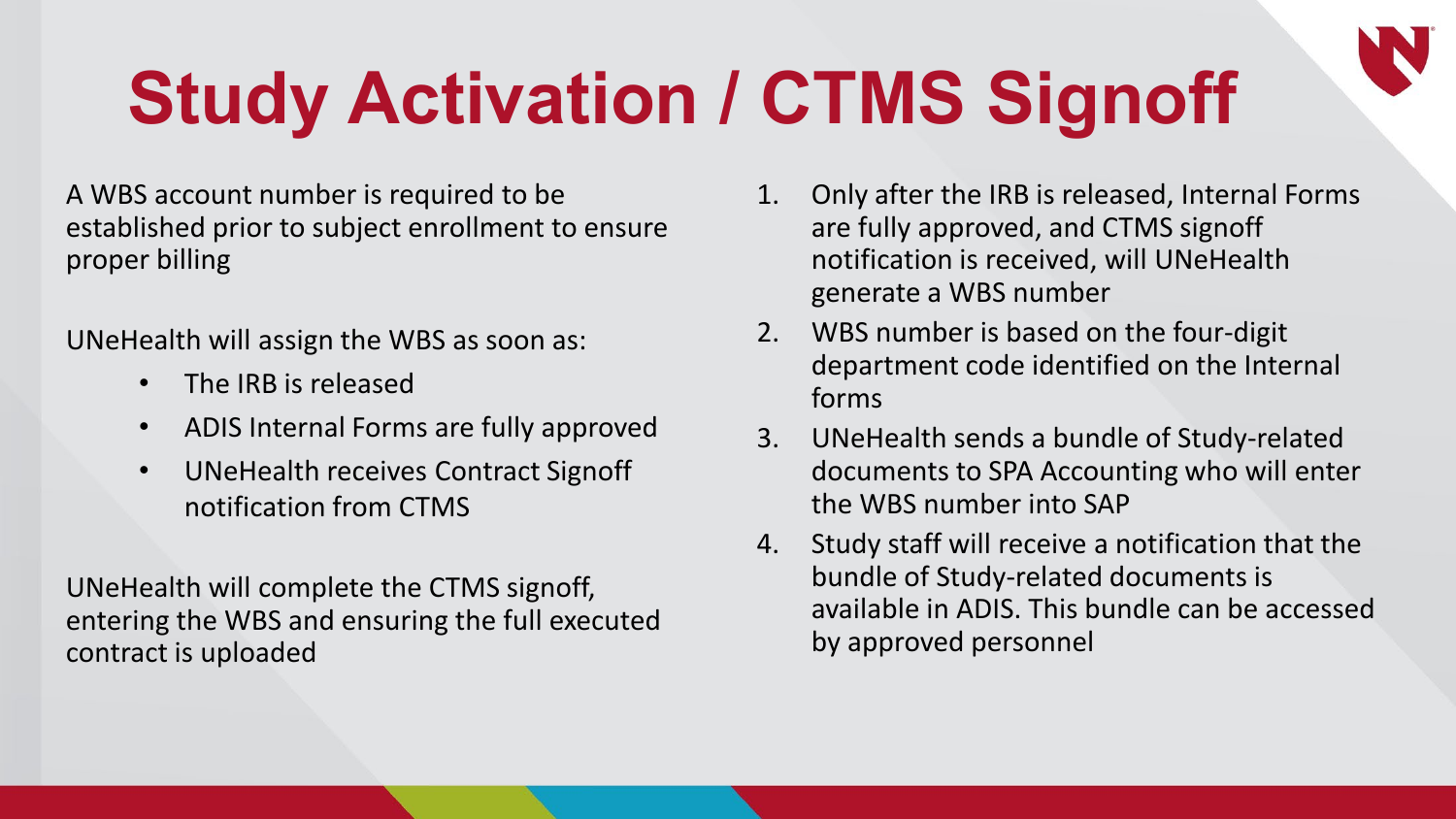### **Study Closeout**

At the conclusion of the Study or if the Study is terminated, the WBS will need to be fully reconciled and closed in SAP

The WBS cannot be fully closed until final payment has been received from the Sponsor

- 1. SPA Accounting will reconcile WBS and SAP account
- 2. Once the SAP Account has been locked (LKD), SPA Accounting will notify UNeHealth
- 3. UNeHealth will reconcile budget per SPA Accounting's instructions and close out study in Research Admin Database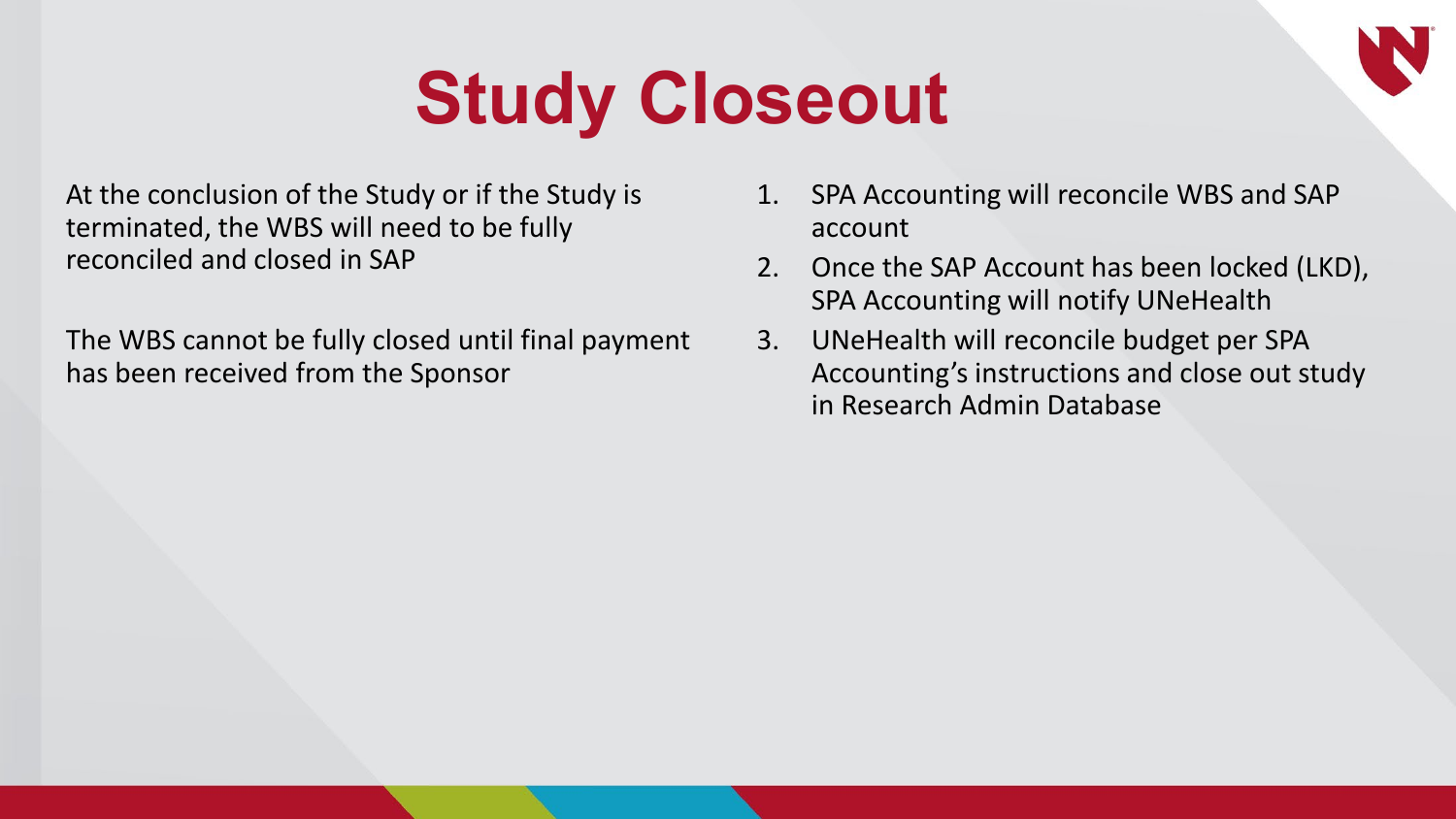### **Conflict of Interest Workflow**

|                          | Feasibility<br><b>Assessment</b>                | <b>Study Intake</b>                                                                            | <b>Negotiation and CTMS Build</b>                                                                   |                                                                                                      |                                                                                            |                                            | Internal<br><b>Forms</b> | <b>Study</b><br>Activation/<br><b>CTMS</b>                          | <b>Study</b><br><b>Closeout</b> |
|--------------------------|-------------------------------------------------|------------------------------------------------------------------------------------------------|-----------------------------------------------------------------------------------------------------|------------------------------------------------------------------------------------------------------|--------------------------------------------------------------------------------------------|--------------------------------------------|--------------------------|---------------------------------------------------------------------|---------------------------------|
| <b>Compliance Office</b> |                                                 |                                                                                                |                                                                                                     | Review conflict<br>internally and<br>establish management<br>plan if conflict is non-<br>significant | Review significant<br>conflict at COI<br>Committee Meeting,<br>generate Management<br>Plan |                                            |                          |                                                                     |                                 |
| <b>Department</b>        | Annual COI<br>Smart<br>disclosures<br>completed | Submit study<br>documentation to<br>CRC via Study Intake,<br>which includes Study<br>Personnel |                                                                                                     |                                                                                                      | PI reviews, approves,<br>and signs Management<br>Plan                                      |                                            |                          | Study<br>personnel<br>disclose any<br>new conflicts<br>with Sponsor |                                 |
| <b>UNeHealth</b>         |                                                 |                                                                                                | Complete COI check on<br>documented<br>personnel, escalate<br>any conflicts to<br>Compliance Office |                                                                                                      |                                                                                            | Final COI check<br>before<br>executing CTA |                          |                                                                     |                                 |
| <b>CRC</b>               |                                                 |                                                                                                |                                                                                                     |                                                                                                      |                                                                                            |                                            |                          |                                                                     |                                 |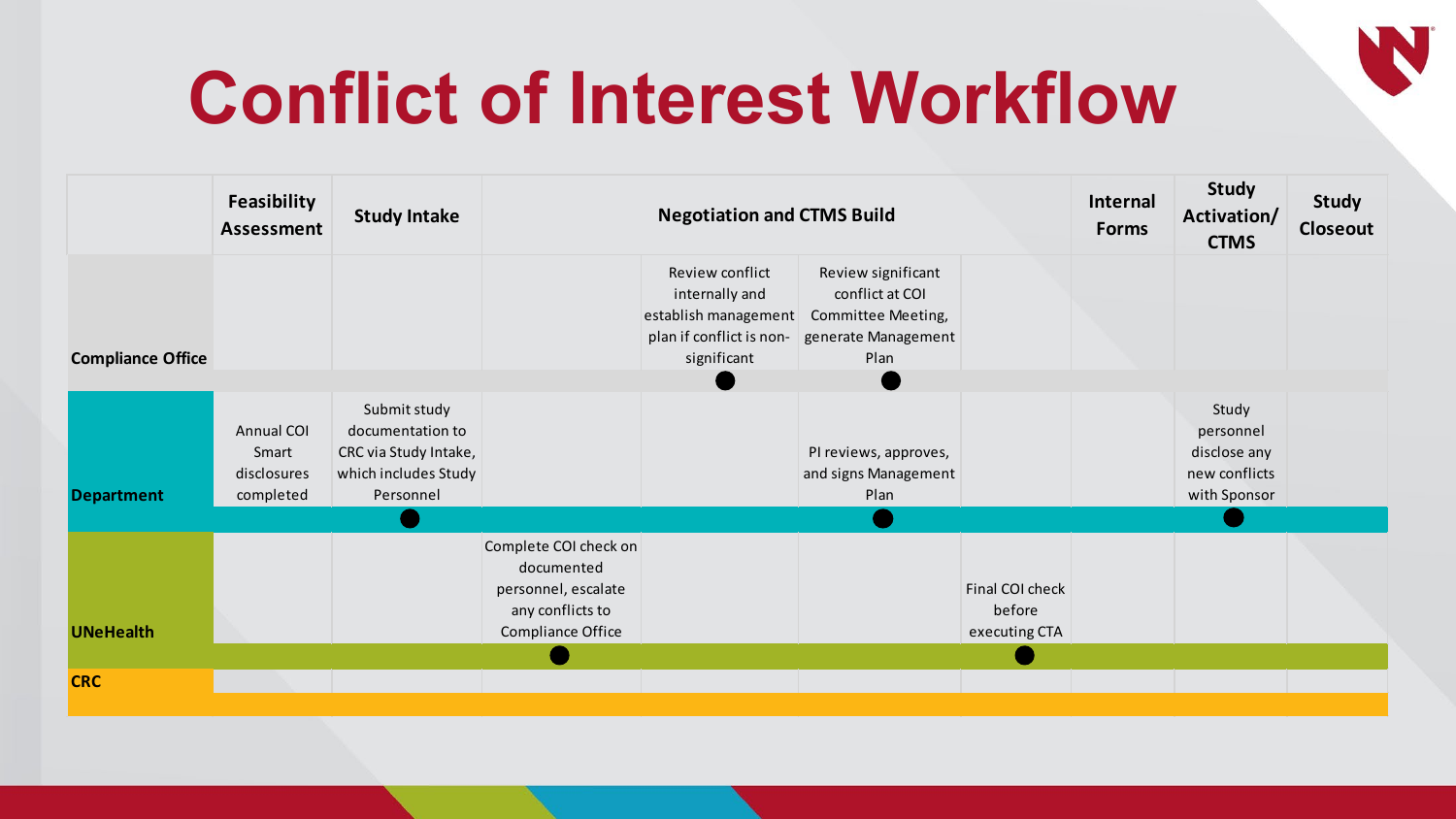### **Conflict of Interest Review Process**

Annual COI Smart disclosures are required per UNMC policy

Upon Study Intake submission to the CRC, UNeHealth completes COI Smart check on document personnel

> • Conflicts are escalated to Compliance **Office**

Compliance Office reviews conflict internally and establishes management plan if conflict is non- significant

> • Significant conflicts are reviewed at COI Committee meeting, and management plans are generated as appropriate

PI reviews, approves, and signs management plan, which is then forwarded to UNeHealth

Prior to executing the CTA, UNeHealth completes a final COI check

> • IRB submission is reviewed, COI Smart check is completed for all personnel listed on IRB application

During Study Activation and CTMS signoffs, Study personnel disclose any new conflicts with Sponsor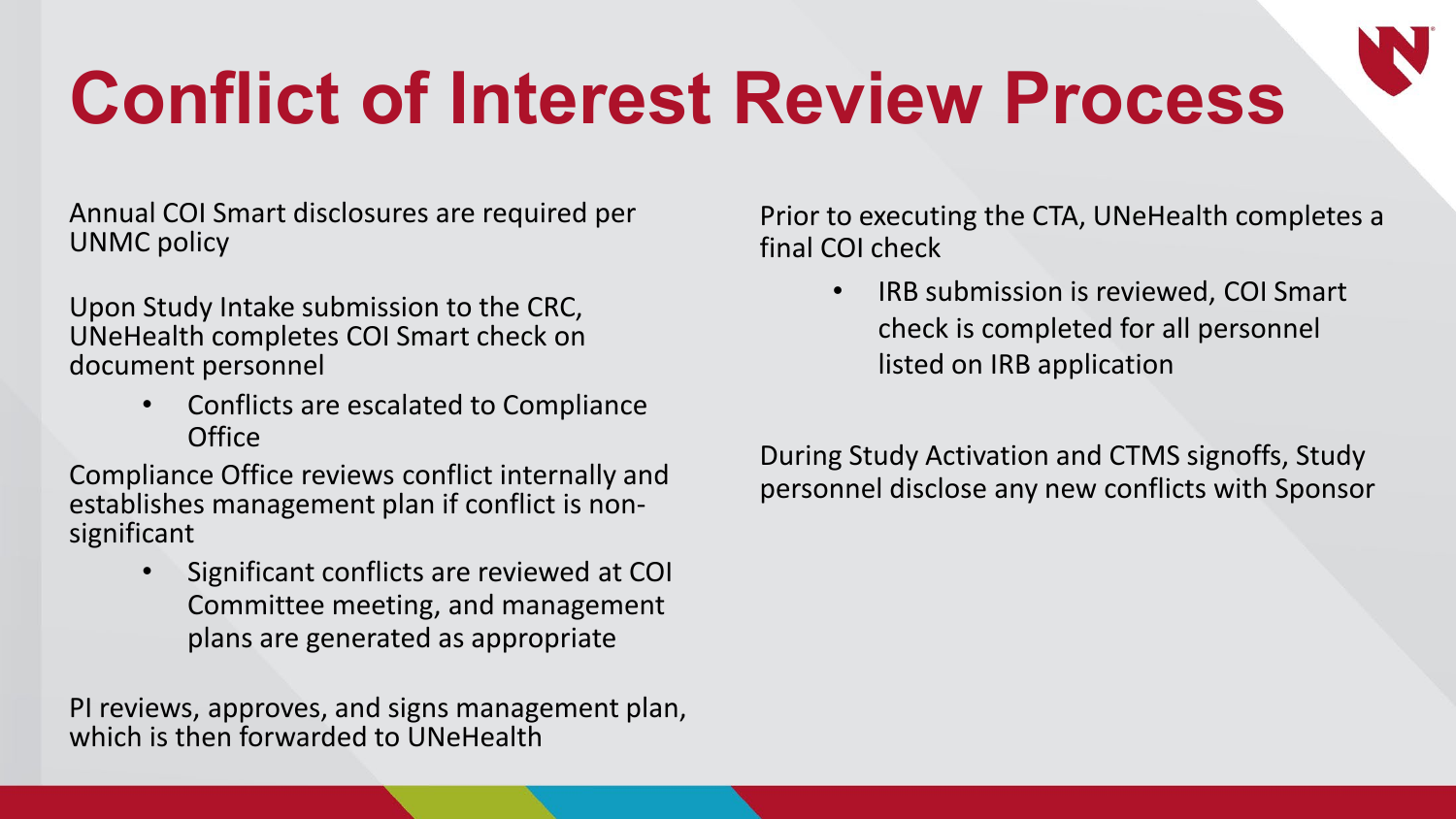#### **IRB Interaction**

- Once contract language is finalized, UNeHealth sends certain sections of the contract to UNMC's IRB to ensure consistency between contract and Informed Consent form
	- Study conduct language (ICH/GCP, Applicable Laws)
	- Biological samples language (if applicable)
	- Subject injury language
	- AHRPP language
- UNeHealth notifies the UNMC IRB via email as soon as the fully executed CTA is received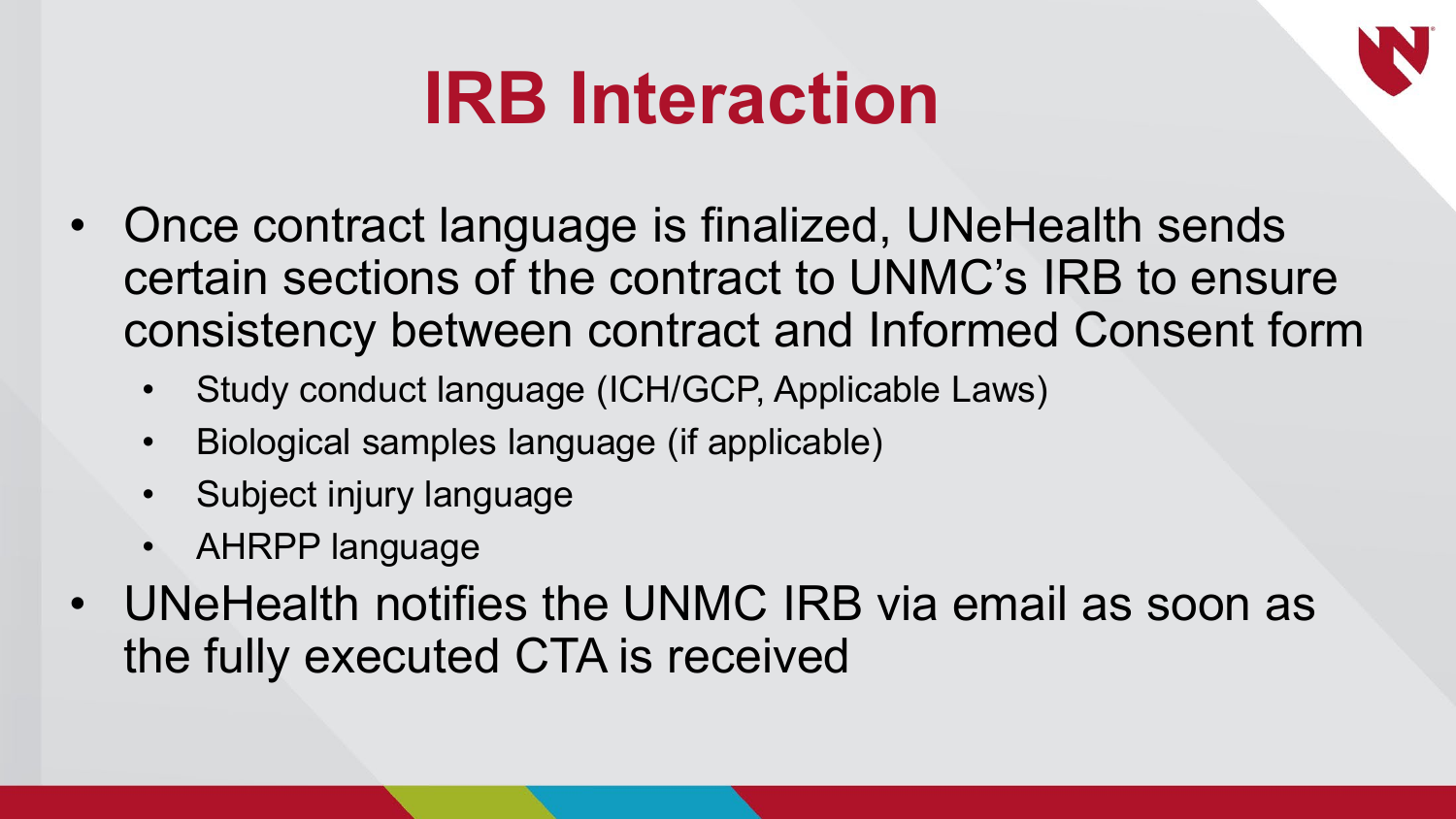### **Key Terms and Definitions**

**Clinical Trial Agreement (CTA)** – legal document governing the conduct of the Study in accordance with the Protocol

**Confidential Disclosure Agreement (CDA)** – legal document for the protection of proprietary information (ie.<br>Protocol, Investigator's Brochure)

**Sponsor** – the person or entity who takes responsibility for and initiates the research study

**Contract Research Organization (CRO)** – separate entity often used by Sponsor's to manage various aspects of the Study (ie. CDA/CTA negotiations, monitoring, payments)

**Principal Investigator (PI)** – the primary individual responsible for the preparation, conduct, and administration of a study in compliance with the laws and regulations and institutional policy governing the conduct of a study

**Facilities and Administrative Rates (F&A)** – also known and indirect or overhead costs. Assist with the administrative costs related to the study. UNMC's current F&A rate is 28%.

**Work Breakdown Structure (WBS)** - corresponds to the financial account where transactions related to the study and other study-related expenses are tracked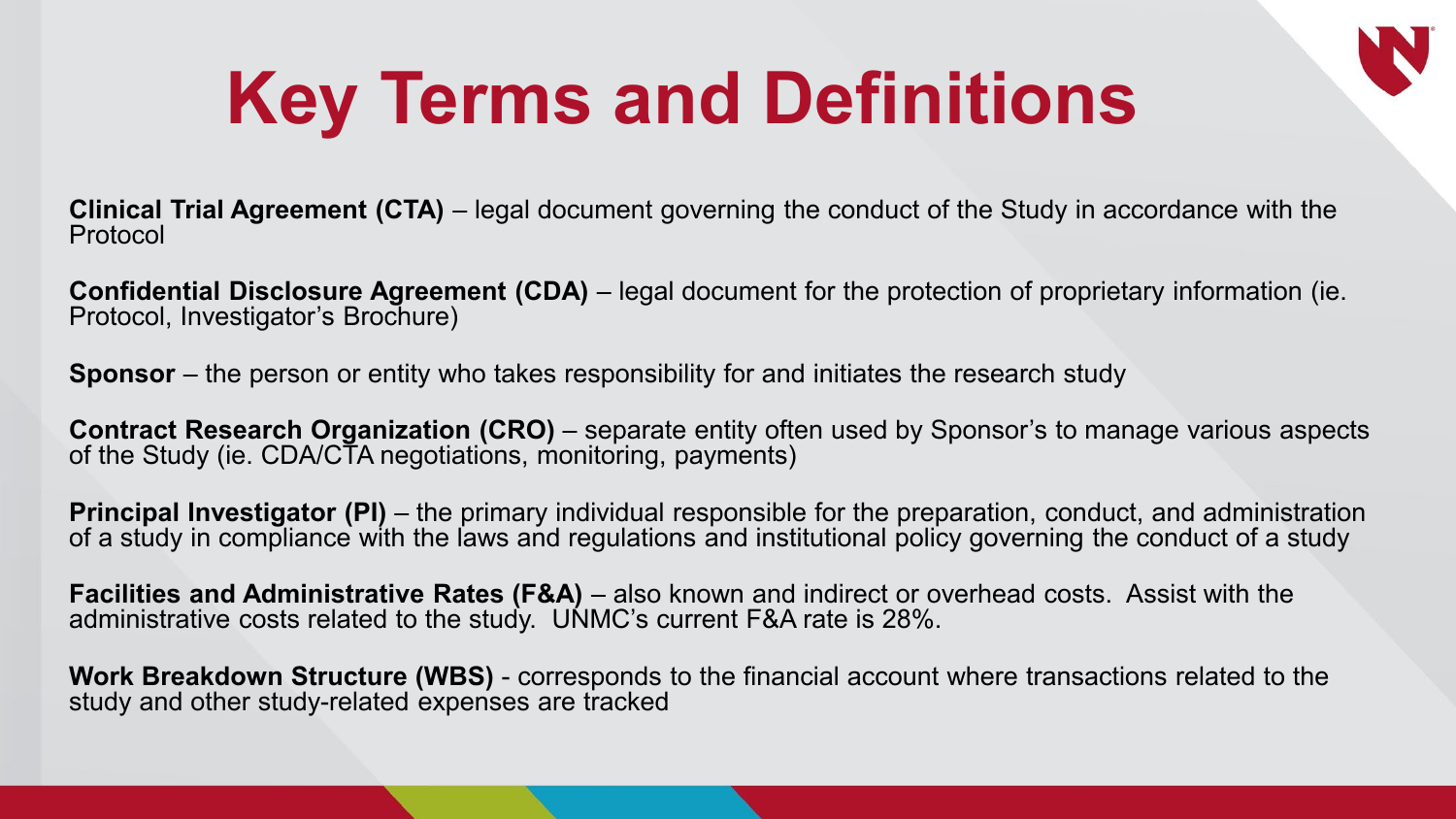#### **Contact Information**

Amy Carson – Manager Phone: 402-559-2174 Email: [acarson@unmc.edu](mailto:acarson@unmc.edu)

Barbara Mattson – Contracts Specialist Phone: 402-559-7479 Email: [bmattson@unmc.edu](mailto:bmattson@unmc.edu)

Amanda Leingang – Contracts Associate Phone: 402-559-7614 Email: [amanda.leingang@unmc.edu](mailto:amanda.leingang@unmc.edu)